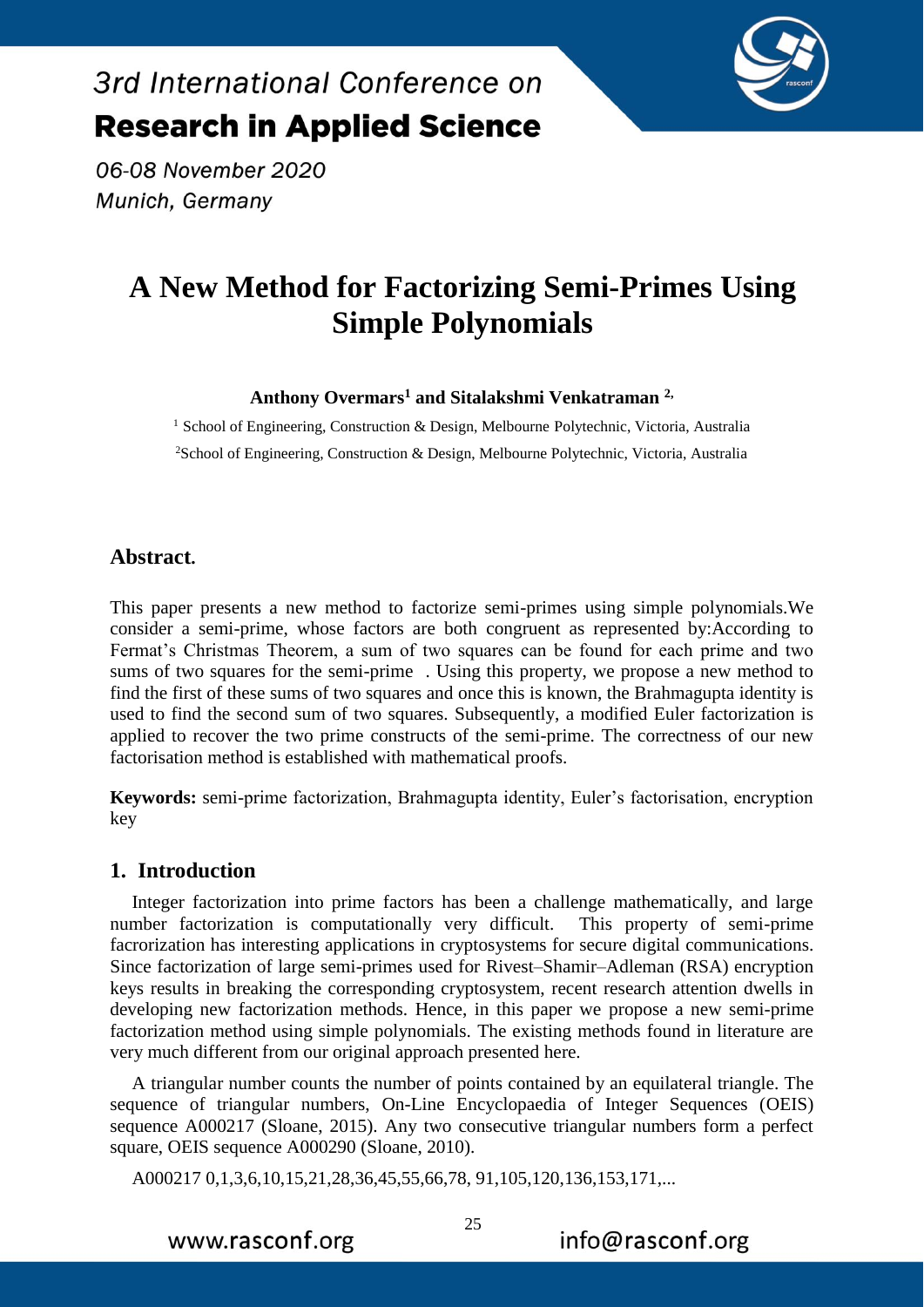

06-08 November 2020

## Munich, Germany

A000290 0,1,4,9,16,25,36,49,64,81,100,121,144,169,196,225,256,289,324,…

A prime congruent to 1 mod 4 has a representation as two squares according to Fermat's Christmas Theorem (Zagier, 1990). These two squares are an integer apart. In consideration of the two squares having opposite parity, the integer separating these two squares is odd (Overmars et al., 2019). This reduces the search by half.

A semi-prime whose construct is of two such primes, for each the sum of two squares, produces a sum of four squares. It Is long proven mathematically that this sum of four squares relates to the two sums of two squares that represents the semi-prime (Fibonacci, 1225). Euler showed how these two sums of two squares could recover the two prime constructs of the semi-prime, thereby providing its factorization (McKee, 1996). The semi-prime representation of these two sums of two squares are also separated by constant.

This paper develops a method to find this constant. The significance of this constant, is that this is a rational representation of the sum of the two squares of one of the original prime constructs. The connection to Euler's factorization can be used to validate this rational representation, thereby providing a direct method to the factorization of the semi-prime. The appropriate proofs are provided.

Comparisons with earlier works are made and the similarities with Euler's method and existing works are noted (Hermite, 1972; Brillhart, 1972; Williams, 1884). We believe our simple semi-prime factorization method would open new research and application in the areas of crypto synthesis and cryptanalysis.

## **2. Proposed Semi-Prime Factorization Method with Mathematical Proofs**

In this section, we propose a new method to factorise a semi-prime,  $N = p_1 p_2$ , whose factors  $p_1$  and  $p_2$  are both congruent to modulo 4, i.e.  $p_1, p_2 \equiv 1 \mod 4$ . Thi is according to Fermat's Christmas Theorem, where a sum of two squares can be found for each prime and two sums of two squares for the semi-prime  $N$ . We provide the mathematical definitions, properties, and our derivations along with proofs as follows.

Let us first consider triangle numbers which are given by

$$
T_n = \frac{n(n+1)}{2} \tag{1}
$$

The sum of two consecutive numbers is a square

$$
S_n = T_{n-1} + T_n \tag{2}
$$

A prime congruent to  $1 \mod 4$  has a representation as two squares according to Fermat's Christmas Theorem. Similarly, the semi-prime  $N$ , also has a sum of two squares representation. These two squares are an integer  $j$ , apart. Let such a square representation be

$$
S_{n+j} = T_{n+j-1} + T_{n+j} \tag{3}
$$

info@rasconf.org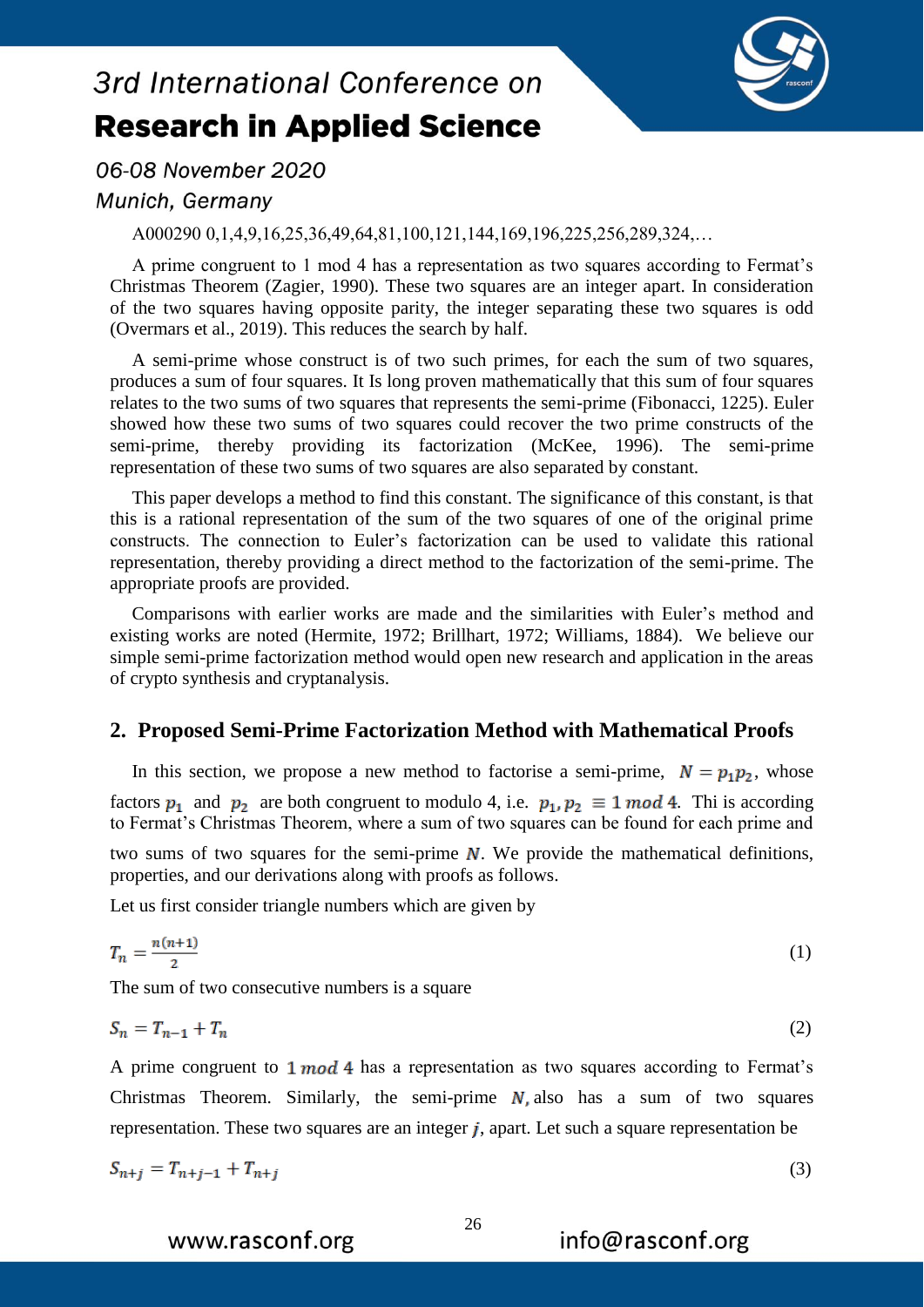

06-08 November 2020 Munich, Germany

$$
N = S_n + S_{n+j} \tag{4}
$$

$$
N = T_{n-1} + T_n + T_{n+j-1} + T_{n+j}
$$
\n<sup>(5)</sup>

Using equation (1) we have,

$$
T_{n-1} = \frac{(n-1)n}{2}, T_n = \frac{n(n+1)}{2}, T_{n+j-1} = \frac{(n+j-1)(n+j)}{2}, T_{n+j}
$$
  

$$
= \frac{(n+j)(n+j+1)}{2}
$$
  

$$
N = \frac{(n-1)n}{2} + \frac{n(n+1)}{2} + \frac{(n+j-1)(n+j)}{2} + \frac{(n+j)(n+j+1)}{2}
$$
  

$$
N = n^2 + (n+j)^2 = n_1^2 + n_2^2
$$
  

$$
N = 2n^2 + 2jn + j^2
$$
 (7)

Solutions for  $n$  are given by

$$
n_{1,2} = \frac{-j \pm \sqrt{2N - j^2}}{2} \tag{8}
$$

The parity of these two squares for both the primes and the semi-prime, is odd-even. As such these two squares are an odd integer  $j$ , apart. We consider the absolute values because they are squared.

#### *Solutions exist for*  $j = n_2 - n_1$

#### *Proof:*

It is sufficient to prove  $2N - j^2$  is a perfect square when  $j = n_2 - n_1$ 

From equation (8),  $2N - i^2$  is a perfect square

$$
N = n_1^2 + n_2^2, j = n_2 - n_1 \implies 2N - j^2 = 2(n_1^2 + n_2^2) - (n_2 - n_1)^2
$$
  

$$
2N - j^2 = n_1^2 + 2n_1n_2 + n_2^2 = (n_1 + n_2)^2 \square
$$
 (9)

For  $j = n_2 - n_1$ ,  $n_{1,2} = \frac{-j \pm \sqrt{2N - j^2}}{2}$   $\Rightarrow \frac{-(n_2 - n_1) \pm (n_1 + n_2)}{2} = \frac{2n_1}{2}$ ,  $\frac{2n_2}{2} = n_1$ ,  $n_2 \Box$ 

Let *j* always be odd  $j = 2m - 1, m \in \mathbb{N}$ , as per previous work (Overmars & Venkatraman, 2019), equation (7) becomes

$$
N = 2n^2 + 2jn + j^2 \implies N = 2n^2 + 2n(2m - 1) + (2m - 1)^2 \tag{10}
$$

And solutions for  $n$  from equation (8) are given by

www.rasconf.org

info@rasconf.org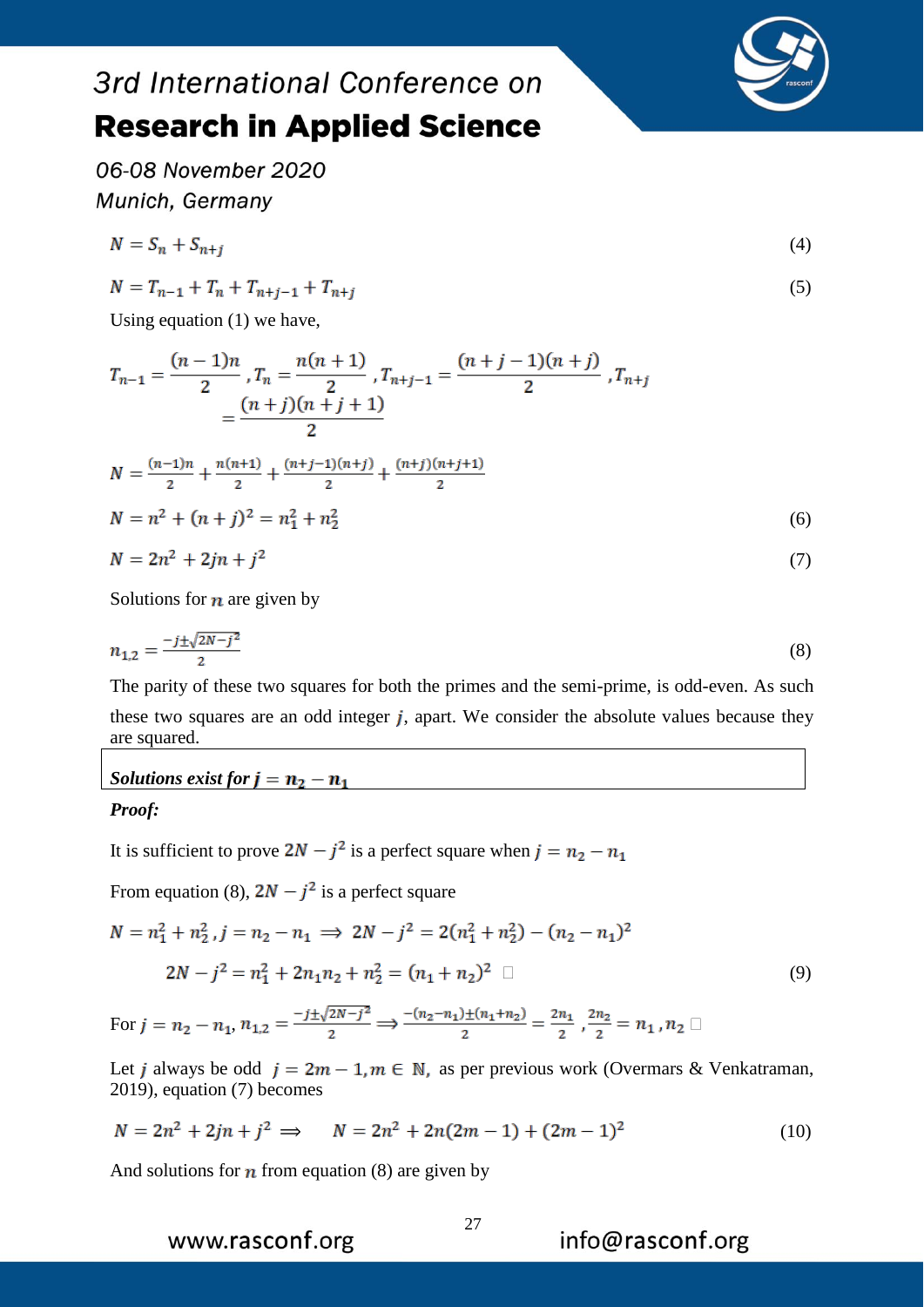



(11)

06-08 November 2020 Munich, Germany

$$
n_{1,2} = \frac{-(2m-1)\pm\sqrt{2N-(2m-1)^2}}{2}
$$

*Example: For N* = 533 =  $7^2 + 22^2$ 

 $m_1 = 8, j_1 = 15, \sqrt{2(533) - 15^2} = 29, n_{1,2} = \frac{-15 \pm 29}{2}, n_{1,2} = (7,22),$  $N = 7^2 + 22^2$ 

 $m_2 = 11, j_2 = 21, \sqrt{2(533) - 21^2} = 25, n_{3,4} = \frac{-21 \pm 25}{2}, n_{3,4} = (2,23), N = 2^2 + 23^2$ From Overmars & Venkatraman (2019),

 $\Delta o = 23 - 7 = 16$ ,  $\Delta e = 22 - 2 = 20$ ,  $g = \gcd(\Delta o, \Delta e) = \gcd(20, 16) = 4$  $p_1 = \left(\frac{\Delta o}{q}\right)^2 + \left(\frac{\Delta e}{q}\right)^2 = \left(\frac{16}{4}\right)^2 + \left(\frac{20}{4}\right)^2 = 41, \qquad p_2 = \frac{N}{p_1} = \frac{533}{41} = 13$ 

As N becomes large, finding  $(m_1 \wedge m_2)$  becomes more difficult. Finding either  $(m_1 \vee m_2)$  is still computationally feasible. Once  $(m_1 \vee m_2)$  becomes known a method for finding the

other sum of two squares based upon the known sum of two squares is now provided.

$$
p_1 = x_1^2 + x_2^2, p_2 = x_3^2 + x_4^2, N = p_1 p_2 = (x_1 x_3)^2 + (x_1 x_4)^2 + (x_2 x_3)^2 + (x_2 x_4)^2
$$
  
From Brahmagupta [5]  $N = (x_2 x_4 \pm x_1 x_3)^2 + (x_2 x_3 \mp x_1 x_4)^2 = a^2 + b^2 = c^2 + d^2$   
 $a^2 + b^2 = c^2 + d^2 \Rightarrow b^2 - d^2 = c^2 - a^2 = (b + d)(b - d) = (c + a)(c - a)$   
 $b + d = (c + a) \left[\frac{c - a}{b - d}\right] \Rightarrow \left[\frac{b + d}{c + a}\right] = \left[\frac{c - a}{b - d}\right]$ 

$$
k_1 = \frac{b+d}{c+a} = \frac{c-a}{b-d}, \qquad k_2 = \frac{c+a}{d-b} = \frac{b+d}{c-a} \tag{12}
$$

$$
kd = -c + a + kb \tag{13}
$$

$$
d = kc + ka - b \Longrightarrow \quad kd = k^2c + k^2a - kb \tag{14}
$$

$$
(14) \cdot (13) \Longrightarrow 0 = c + k^2 c + k^2 a - 2kb - a = a(k^2 - 1) - 2kb + (k^2 + 1)c
$$

$$
c = -a \left[ \frac{k^2 - 1}{k^2 + 1} \right] + b \left[ \frac{2k}{k^2 + 1} \right] \tag{15}
$$

 $(13) + (14) \Rightarrow 2kd = -c + a + k^2c + k^2a = a(k^2 + 1) + (k^2 - 1)c \Rightarrow d = \frac{a(k^2 + 1) + (k^2 - 1)c}{2k}$ From equation (15), substituting for  $\boldsymbol{c}$  we get:

www.rasconf.org

28

info@rasconf.org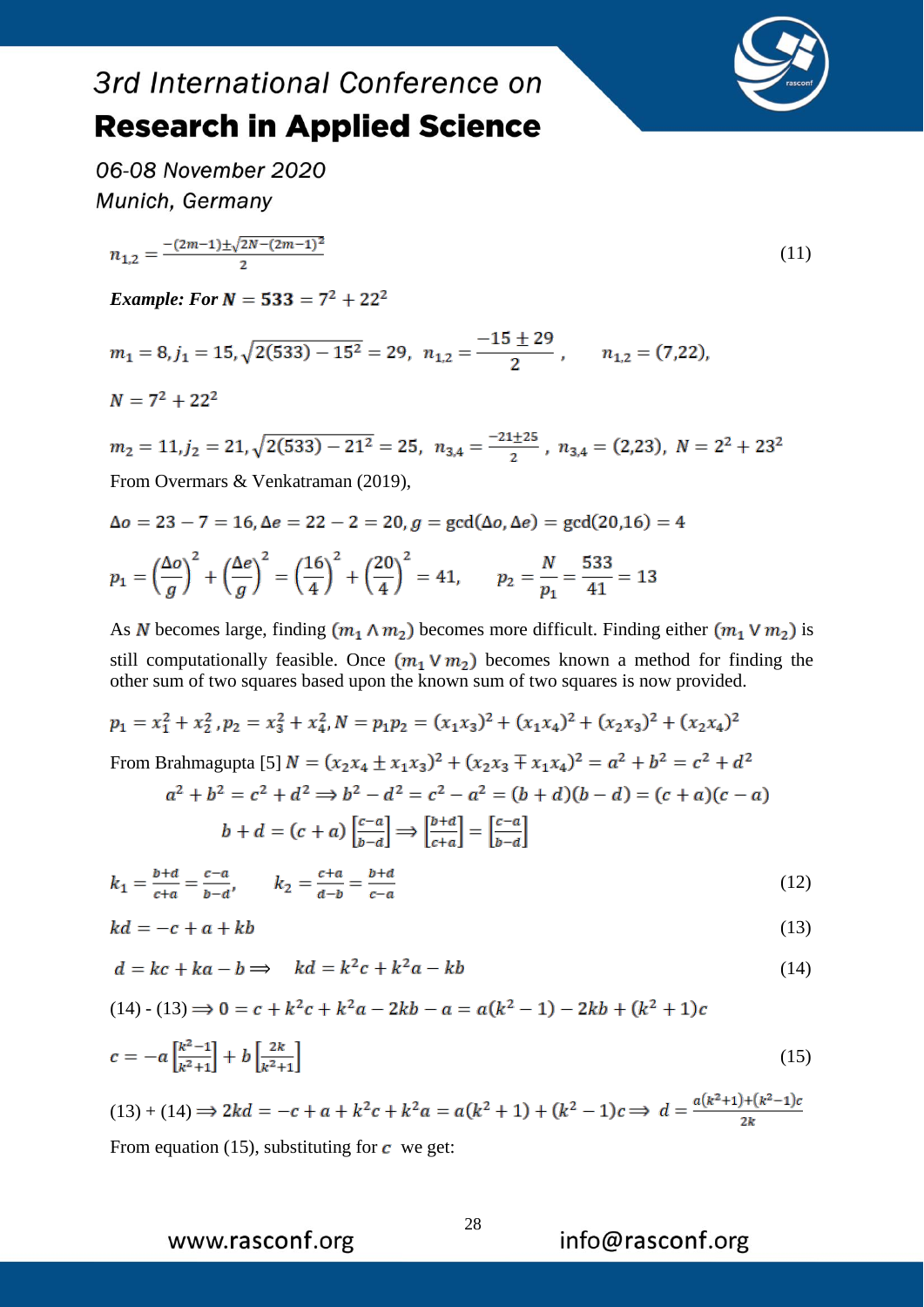

06-08 November 2020

In this paper, we began with the properties of two triangle numbers that form a square (Sierpinski, 2011). Two such squares can be used to describe a prime number congruent to

1 mod 4 as per Fermat's Christmas Theorem. This was extended further in consideration of the odd/even parity of the two squares. The two squares are an odd integer apart. Equation (10) gives a polynomial whose integer solutions are given by equation (11). In earlier work] we showed that for a semi-prime whose construction was from two primes congruent to

1 mod 4, two sums of two squares exists (Overmars & Venkatraman, 2019; Overmars & Venkatraman, 2020 ). An example calculation was given which was extended to show that a

relationship exists beyond that of previous work. Equation (17) describes a variable  $k$ , which combines the four squares (from the two sums of two squares) in two ways. Each combination represents the sums of two squares of the prime factors of the semi-prime. The rational

representations of  $k_1, k_2$  are, as shown, the sum of squares of the factors  $p_1, p_2$  of the semiprime. The factors of a semi-prime can be found by using solutions to a quadratic modulus equation, which were then applied to the Euclidean algorithm to find a rational representation of the sum of squares. These two sums of two squares is then represented as two ratios, each of which are the sums of the two squares of the factors of the semi-prime. Expressions for 3 different polynomials and their connections to each other have been given. A method for solving one of these using modular forms has also been given. Once a solution can be found all of the other polynomial solutions can be found leading to the factorization of the semiprime.

The representation of  $k$  as a rational in this paper is none the less interesting. If an efficient method to find the solutions to the quadratic modulus can be found as per (Williams, 1994), the method presented in this paper will quickly extract the two prime factors of the semi-

prime. Future work entails extending  $k$  such that, if only one sum of two squares for the semiprime is known, a method for finding the second sum of two squares can be provided.

#### **Acknowledgment**

This paper is part of the ongoing research output from Melbourne Polytechnic's Research and Seed Grant Project. The authors thank the anonymous reviewers for their invaluable feedback.



29

Munich, Germany  $d = a\left[\frac{2k}{\nu^2+1}\right] + b\left[\frac{k^2-1}{\nu^2+1}\right]$ (16)  $\left[ \begin{matrix} c \\ d \end{matrix} \right] = \frac{1}{\kappa^2+1} \left[ \begin{matrix} k & 1 \\ -1 & k \end{matrix} \right]^2 \left[ \begin{matrix} -a \\ b \end{matrix} \right]$ (17)

3rd International Conference on **Research in Applied Science**